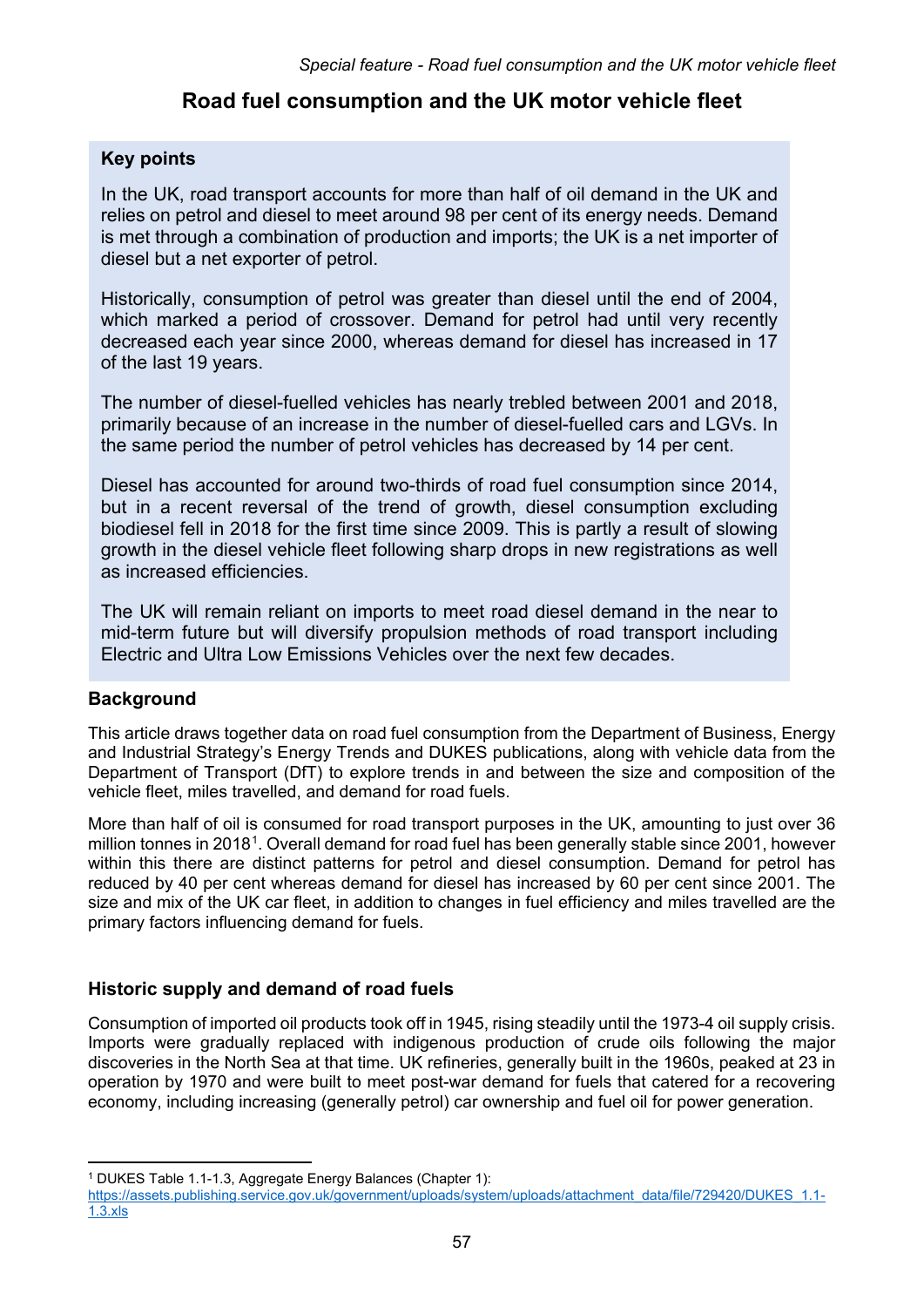Over recent decades passenger modes of transport have changed dramatically, with more than 80 per cent of journeys completed in cars, vans and taxis in 2017 compared to just 27 per cent in 1952<sup>2</sup>. Road travel has trebled since 1952, and by 2017 stood at 718 billion passenger kilometres.

# **A growing and changing UK motor vehicle fleet**

Reflecting the increasing distances travelled by motor vehicle, the size of the UK vehicle fleet has increased nearly every year since the end of WW2, and by 2018 had grown by more than a quarter compared to the end of 2001 and now stands at 39.4 million vehicles<sup>3</sup>.

However, within the overall increase there are distinct patterns for petrol and diesel vehicles. Diesel vehicles have more than doubled on 2001 to 18.9 million, whilst petrol-fuelled vehicles have decreased 15 per cent to 19[.](#page-1-0)3 million<sup>3</sup>.

<span id="page-1-0"></span>

#### **Chart 1: The UK motor vehicle fleet 2001 and 2018**

*Source: DfT Vehicle statistics [\(https://www.gov.uk/government/statistical-data-sets/all-vehicles-veh01\)](https://www.gov.uk/government/statistical-data-sets/all-vehicles-veh01)*

Of note are the increases in the number of diesel-fuelled cars and Light Goods Vehicles (LGVs), or vans. This increasing share of the fleet was at the expense of petrol cars and vans, which in 2018 comprised less than half of the fleet compared to nearly three-quarters in 2001. The proportion of the fleet that is motorcycles and Heavy Goods Vehicles (HGVs) has remained relatively constant.

The composition of the fleet is affected by government policy and new registrations. We can consider the effect of these factors to explain the shift from petrol to diesel vehicles between 2001 and 2018.

#### *Cars and Vans*

In 2001 when petrol vehicles formed 79 per cent of the fleet (Chart 1), a reduction in excise duty was introduced for vehicles with lower emissions of carbon dioxide. Diesel vehicles therefore became cheaper because they tend to be more efficient than their petrol equivalents, meaning they emit less carbon dioxide. The immediate impact was felt in a 38 per cent increase in the number of new diesel registrations in 2002[4](#page-1-3) (Chart 2).

<span id="page-1-1"></span> $\overline{\phantom{a}}$ <sup>2</sup> Table TSGB0101, Passenger transport: by mode, annual from 1952;

[https://assets.publishing.service.gov.uk/government/uploads/system/uploads/attachment\\_data/file/762074/tsgb0101.ods](https://assets.publishing.service.gov.uk/government/uploads/system/uploads/attachment_data/file/762074/tsgb0101.ods) <sup>3</sup> DfT Vehicle statistics:<https://www.gov.uk/government/statistical-data-sets/all-vehicles-veh01>

<span id="page-1-3"></span><span id="page-1-2"></span><sup>4</sup> Vehicle Licensing Statistics [\(https://www.gov.uk/government/collections/vehicles-statistics\)](https://www.gov.uk/government/collections/vehicles-statistics)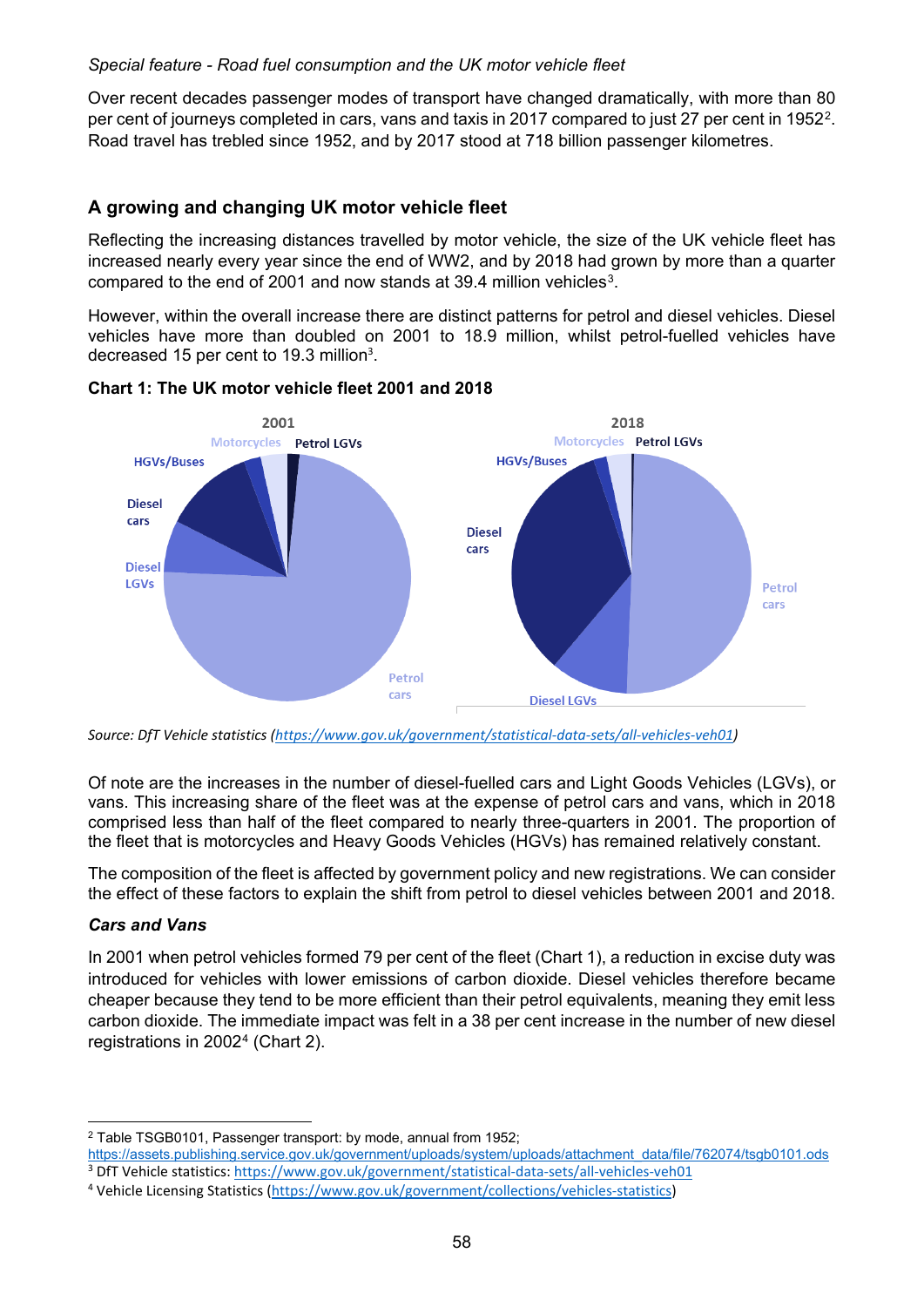A further policy, the Vehicle Scrappage Scheme for cars and vans, helped to boost registrations between May 2009 and April 2010 following the dip in new registrations during the 2008 recession (Chart 2). The scheme encouraged motorists to scrap their older models in favour of purchasing newer more environmentally friendly vehicles. At the time it was still considered that diesel engines emitted fewer pollutants because of their fuel-efficiency, and it can be seen from Chart 2 that subsequently diesel car registrations exceeded those of petrol cars for the first time in 2011.



**Chart 2: New car registrations and size of the car fleet, 2001 to 2018**

*Source: DfT Vehicle Licensing Statistics [\(https://www.gov.uk/government/collections/vehicles-statistics\)](https://www.gov.uk/government/collections/vehicles-statistics)*

These policies combined to encourage motorists to scrap their old car or van in favour of purchasing a new one, and to choose a diesel-fuelled engine when doing so. However, it has since become known that diesel engines emit nitrogen dioxide and particulates more heavily than petrol engines. The announcement in the Autumn 2017 Budget that diesel vehicles that did not meet new emissions testing criteria would be taxed more heavily was followed by a sharp fall in new registrations of diesel vehicles, down by nearly one-fifth in 2017 and nearly one-third in 2018 (Chart 2).

The fall in new diesel registrations has slowed the growth of the diesel car fleet, with a move towards increasing purchases of petrol cars. In 2018, the number of petrol cars increased for the first time since 2004 while growth of the diesel car fleet fell to its lowest in the past two decades.

A similar trend can be seen in the LGV, or van, fleet. Vans consistently form around 10 per cent of the total vehicle fleet and in 2001 around a fifth were petrol-fuelled; this had fallen to three per cent in 2018 (Chart 1). This was likely a result of efficiency improvements in diesel engines in addition to the 2001 budget, which introduced a new system of vehicle tax to make it cheaper for vehicles with lower emissions of carbon dioxide, resulting in lower VED rates for diesel vehicles.

#### *Other vehicles*

Numbers of buses, coaches and HGVs, which use exclusively diesel owing to the amount of torque which can be generated at lower speeds and their fuel efficiency, have remained relatively constant since 2001. Almost all motorcycles consume petrol owing to diesel engines having a high compression ratio which requires a stronger, sturdier and thus heavier engine. Motorcycles in the UK have increased by around 28 per cent to 1.2 million since 2001.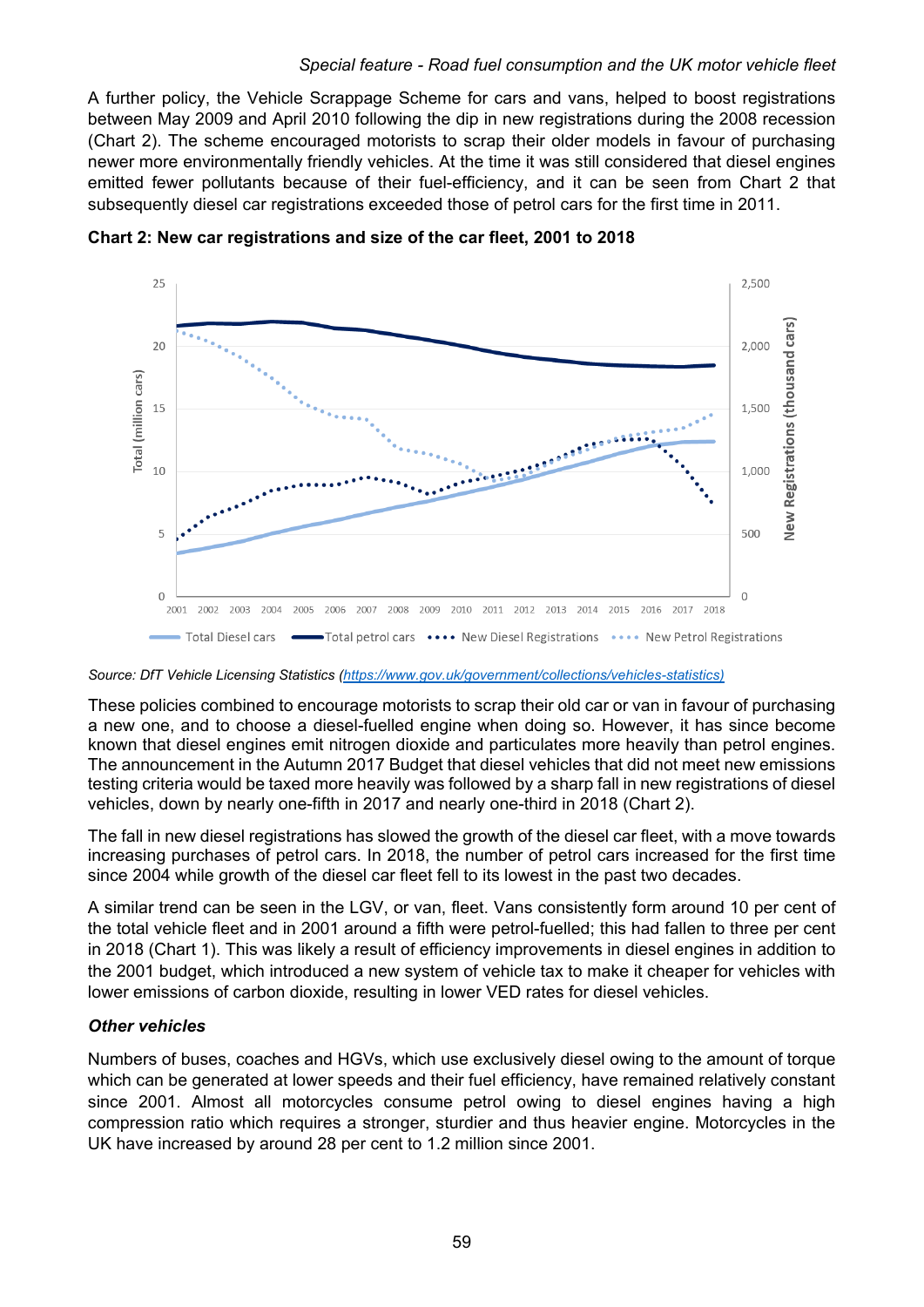# **Changing patterns in road fuel demand**

Total demand for road fuels been relatively stable over the last two decades at an average 37 million tonnes, except for a slight downturn in 2008 during a period of economic recession (covered in more detail under section 'Miles travelled'). Overall demand has grown by 2.3 per cent, but within this the rise in the number of diesel-powered vehicles means that diesel demand has increased by 60 per cent to reach 25.6 million tonnes and the decline in the number of petrol vehicles has resulted in a reduction of demand by 40 per cent to reach 12.2 million tonnes.

Given that cars and vans comprise more than 90 per cent of the UK vehicle fleet, changes to the numbers of these vehicles unsurprisingly affects the demand for fuel types (Chart 3).



**Chart 3: Fuel consumption by vehicle type**

*Source: BEIS DUKES Table 3B, Estimated consumption of road transport fuels by vehicle class; [https://assets.publishing.service.gov.uk/government/uploads/system/uploads/attachment\\_data/file/729403/Ch3.pdf](https://assets.publishing.service.gov.uk/government/uploads/system/uploads/attachment_data/file/729403/Ch3.pdf)*

The switch to diesel by almost all the LGV fleet has driven an increase in demand for diesel of twothirds. Conversely, demand for petrol by LGVs fell by three-quarters and now stands at only 0.2 million tonnes. Demand by HGVs and buses has remained relatively stable, aside from the downturn in 2008 during the recession.

# **Changing patterns of road fuel supply**

Road fuel demand in the UK is met by a combination of imports and indigenous production from UK refineries. The UK has some of the largest refineries, and one of the largest total refining capacities in the EU but changing demand for different fuels has led to a shortfall in certain products from UK refineries. Global prices have led to downward pressure on refinery margins; the refining sector has been rationalised to six major refineries and two smaller refineries, following the closure of the Coryton refinery in 2012 and Milford Haven in 2014. Refinery production of both petrol and diesel has decreased by almost a quarter since 2001, meaning that the UK has become increasingly reliant on imports to meet demand.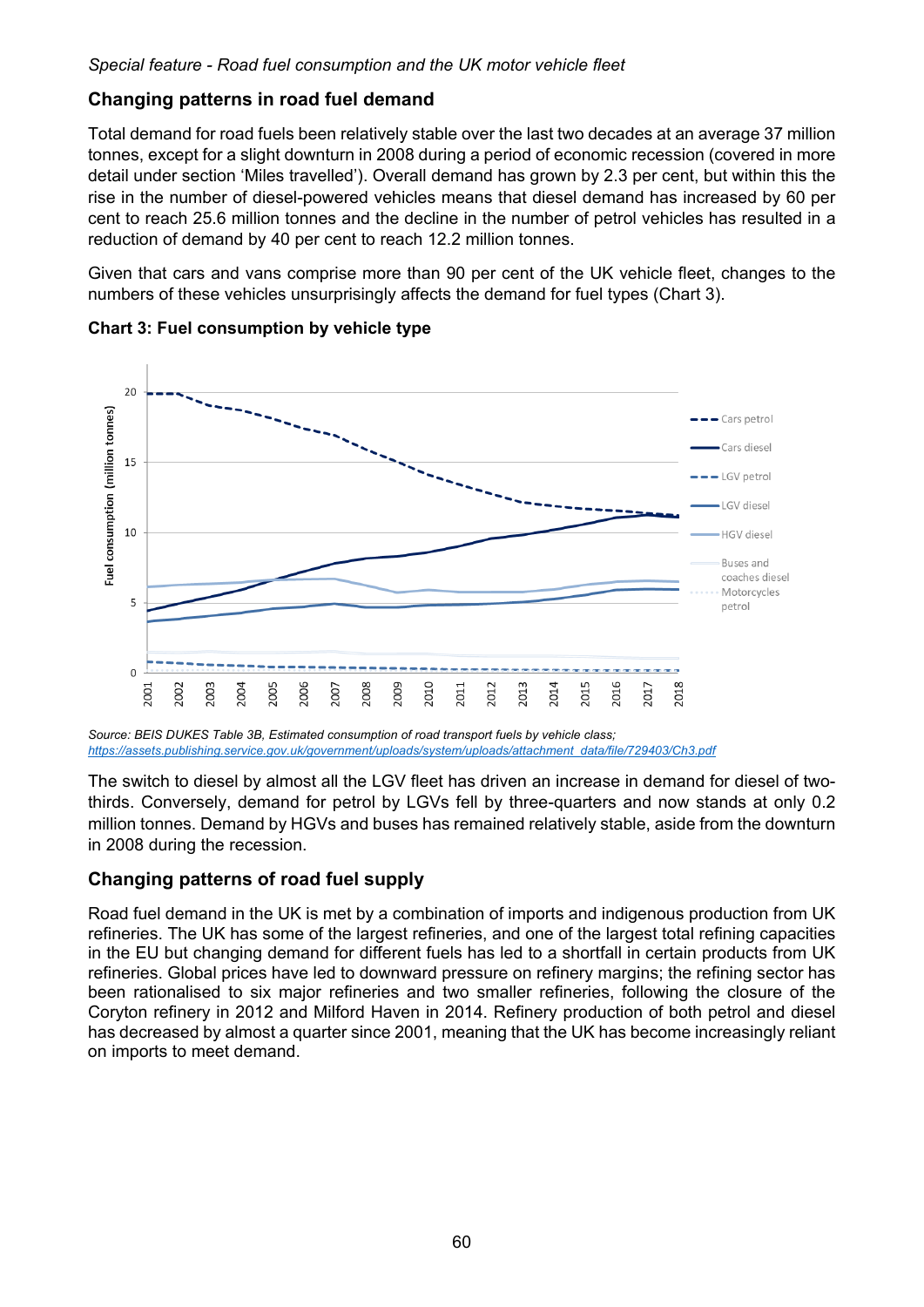Investment in UK import capacity has been strong, and the UK is a net importer of diesel (Chart 4). Diesel imports have nearly trebled between 2005 and 2018, with nearly half coming from EU member countries[5.](#page-4-0) This meant that by 2018, 59 per cent of demand was met by imports compared to 16 per cent in 2005.



**Chart 4: Net trade of road fuels**

*Source: Energy Trends [\(https://www.gov.uk/government/statistics/oil-and-oil-products-section-3-energy-trends\)](https://www.gov.uk/government/statistics/oil-and-oil-products-section-3-energy-trends)*

With regards to petrol, UK refinery output has outstripped petrol demand despite falling demand, leading to a surplus of petrol. As such, the UK is a net exporter of this fuel (Chart 4). Exports have more than doubled since 2001<sup>[6](#page-4-1)</sup> and petrol exports comprise almost a half of all product exports, particularly to countries such as the United States, Netherlands and Belgium.

A key dissociation since the end of 2001 has been the increase in road fuel demand by 2.3 per cent despite the substantially larger increase in the total fleet size by more than a quarter. This could be due to the combination of changes to road fuel prices, miles travelled, and efficiencies.

#### *Prices*

 $\overline{\phantom{a}}$ 

The price of road fuels tends to be correlated with global crude oil prices, and as such major disruptions to global supply dictate UK prices. The price of diesel per litre increased by two-thirds and petrol by three-quarters between the end of 2003 and 2018[7](#page-4-2), but the trend is complicated by the impact of the 2008 recession on demand. Demand for fuel fell in 2008, and prices continued to increase until 2013. Chart 5 shows that there is some relationship between changes to prices and demand, but the direction of causation cannot be inferred; it is possible that either higher prices mean people travelled less in their cars, or that prices were higher because demand was reduced by other factors (exploration of which is outside the scope of this article).

A slight widening can be seen between diesel and petrol prices in 2018. Diesel had cost roughly 2 to 3 pence per litre more than petrol since 2015, but towards the end of 2018 the differential widened to see diesel being approximately 8 pence per litre more expensive. This was because supermarket forecourts competed to reduce petrol prices to draw in customers towards the end of 2018.

<span id="page-4-1"></span><span id="page-4-0"></span>[https://www.gov.uk/government/uploads/system/uploads/attachment\\_data/file/728478/DUKES\\_3.9.xls](https://www.gov.uk/government/uploads/system/uploads/attachment_data/file/728478/DUKES_3.9.xls)

<sup>5</sup> DUKES Table 3.9, Imports of crude oil & petroleum products by country of origin:

<sup>6</sup> Energy Trends[: https://www.gov.uk/government/statistics/oil-and-oil-products-section-3-energy-trends](https://www.gov.uk/government/statistics/oil-and-oil-products-section-3-energy-trends)

<span id="page-4-2"></span><sup>7</sup> BEIS weekly road fuel prices[: https://www.gov.uk/government/statistical-data-sets/oil-and-petroleum-products-weekly](https://www.gov.uk/government/statistical-data-sets/oil-and-petroleum-products-weekly-statistics)[statistics](https://www.gov.uk/government/statistical-data-sets/oil-and-petroleum-products-weekly-statistics)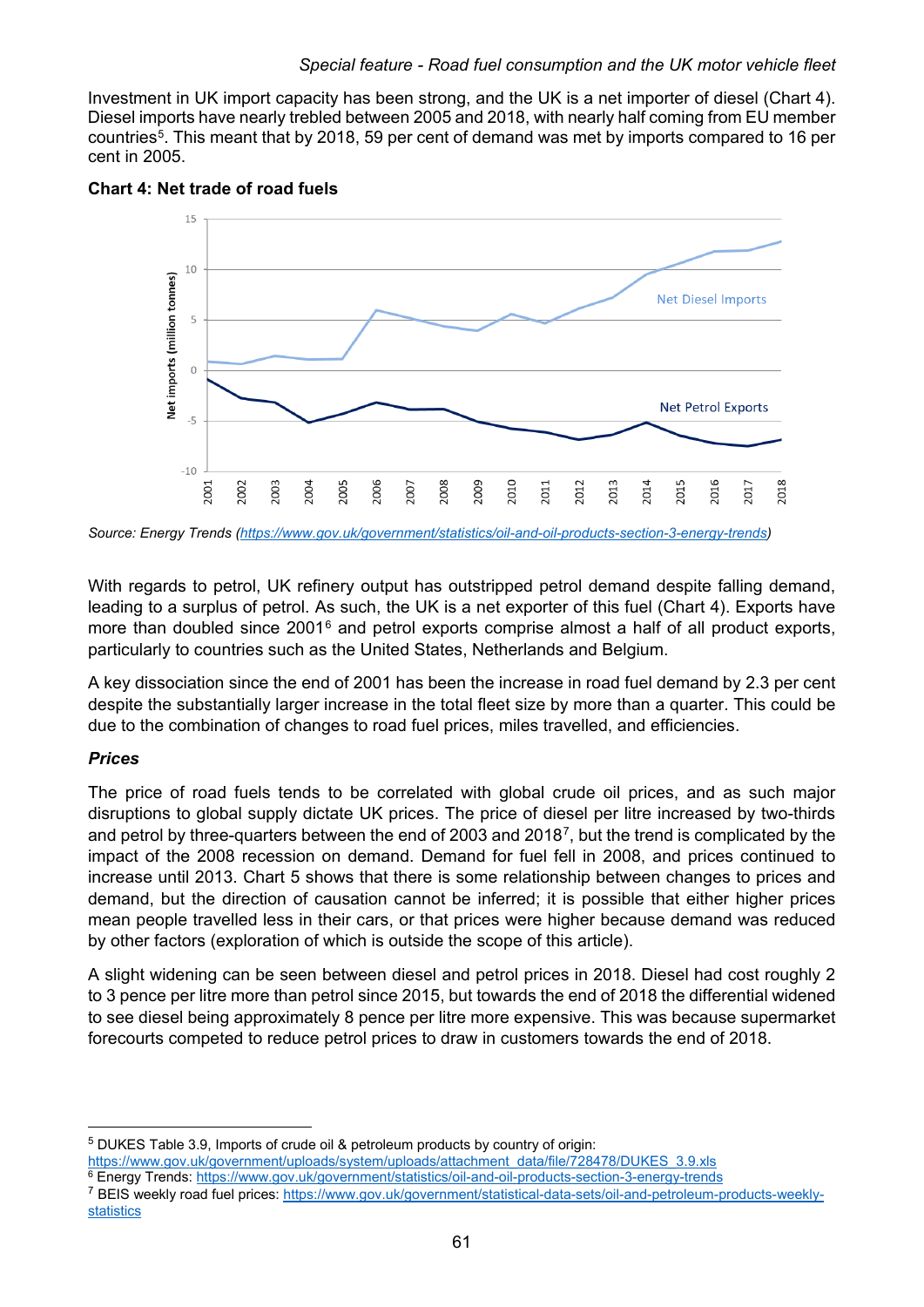In 2018, supermarkets (Asda, Morrisons, Sainsbury's and Tesco) provided 47 per cent of all petrol, and 30 per cent of diesel.



#### **Chart 5: Fuel price and road fuel demand**

*Source: Energy Trends [\(https://www.gov.uk/government/statistics/oil-and-oil-products-section-3-energy-trends\)](https://www.gov.uk/government/statistics/oil-and-oil-products-section-3-energy-trends) DfT Road traffic statistics: [\(https://www.gov.uk/government/collections/road-traffic-statistics\)](https://www.gov.uk/government/collections/road-traffic-statistics)*

#### *Miles travelled*

Vehicle distance travelled by all road vehicles has increased by 12 per cent since 2001. The main contributors have been an increase of 29.2 and 28.6 billion kilometres in annual distance travelled for cars and LGVs respectively, with LGVs increasing their annual distance driven by over a half.

The effect of the recession can be seen between 2008 and 2010, during which time distances travelled by all vehicles fell. This indicates that both discretionary and business travel fell.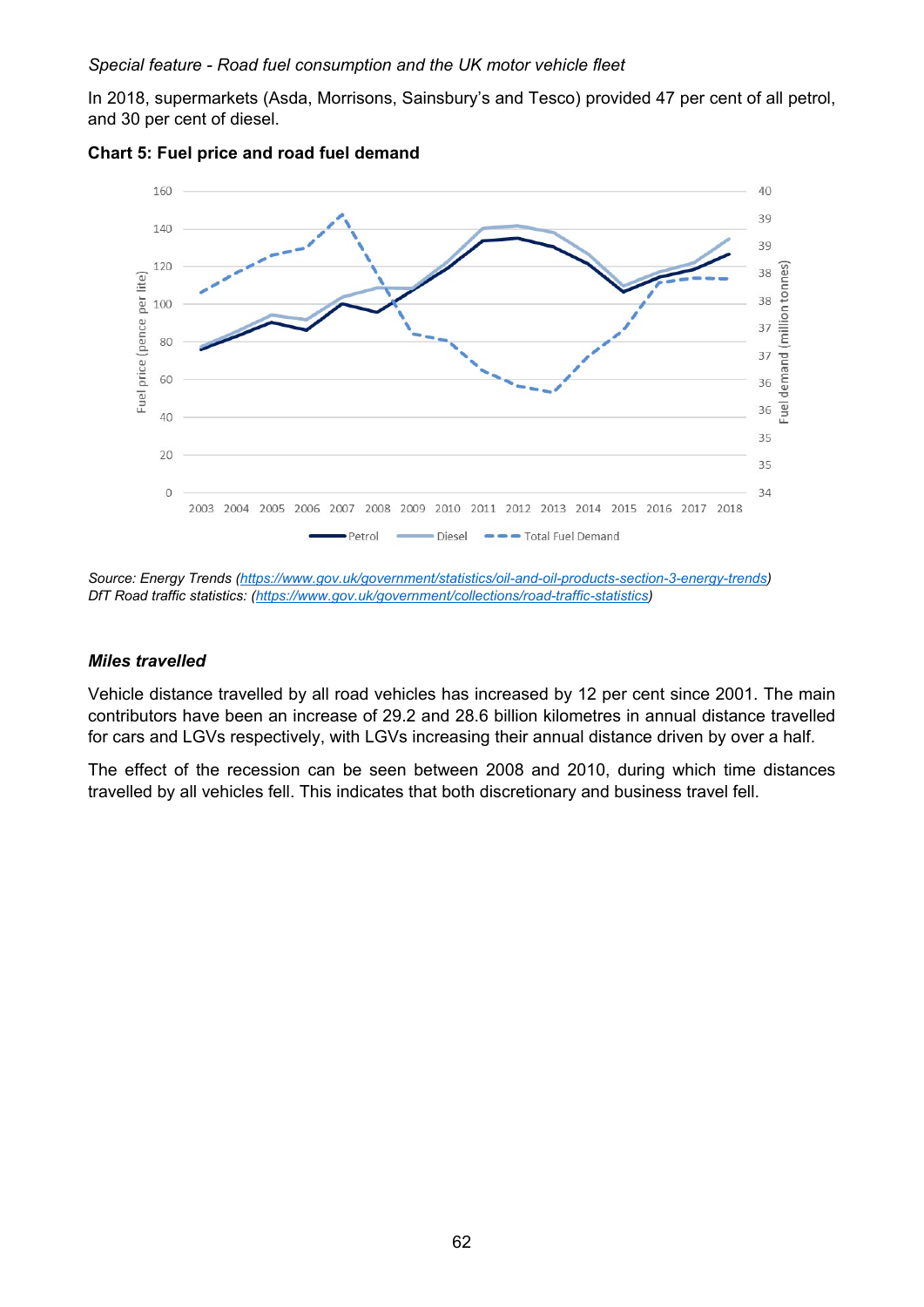

#### **Chart 6: Road traffic journey distances**

*Source: DfT Road Traffic statistics [\(https://www.gov.uk/government/collections/road-traffic-statistics\)](https://www.gov.uk/government/collections/road-traffic-statistics)*

### *Efficiencies*

 $\overline{\phantom{a}}$ 

The relatively small increase in road fuel demand between 2001 and 2018 compared to the increase in the vehicle fleet by a quarter cannot be explained by miles travelled because this also increased by 12 per cent in the same period. Specifically, for car travel, demand for both road fuels has decreased by 8.2 per cent, while distance travelled has increased 7.7 per cent in line with an increase to the car fleet of more a quarter.

Energy intensity is the amount of fuel required for a kilometre of distance travelled. Distance travelled and fuel demand are not perfectly correlated because of changes to the efficiency of engines and vehicle design. The energy intensity of car travel has decreased as cars are able to travel further with less fuel (Chart 7).

Data available for cars shows that average miles per gallon achieved in new petrol cars has increased substantially since 2001[8.](#page-6-0) New diesel cars are on average 34 per cent more efficient and able to achieve 61 miles per gallon, while new petrol cars increased in efficiency by 44 per cent and can attain 52 miles per gallon in 2018. There have been some efficiency improvements to specific types of HGVs<sup>8</sup>, most notable an 8.7 per cent increase in miles per gallon achieved by HGVs between 3.5 and 7.5 tonnes between 2015 and 2016. However, real world efficiencies will further depend on driving conditions and styles.

<span id="page-6-0"></span><sup>8</sup> DfT Energy and Environment statistics ([https://www.gov.uk/government/statistical-data-sets/energy-and](https://www.gov.uk/government/statistical-data-sets/energy-and-environment-data-tables-env)[environment-data-tables-env\)](https://www.gov.uk/government/statistical-data-sets/energy-and-environment-data-tables-env)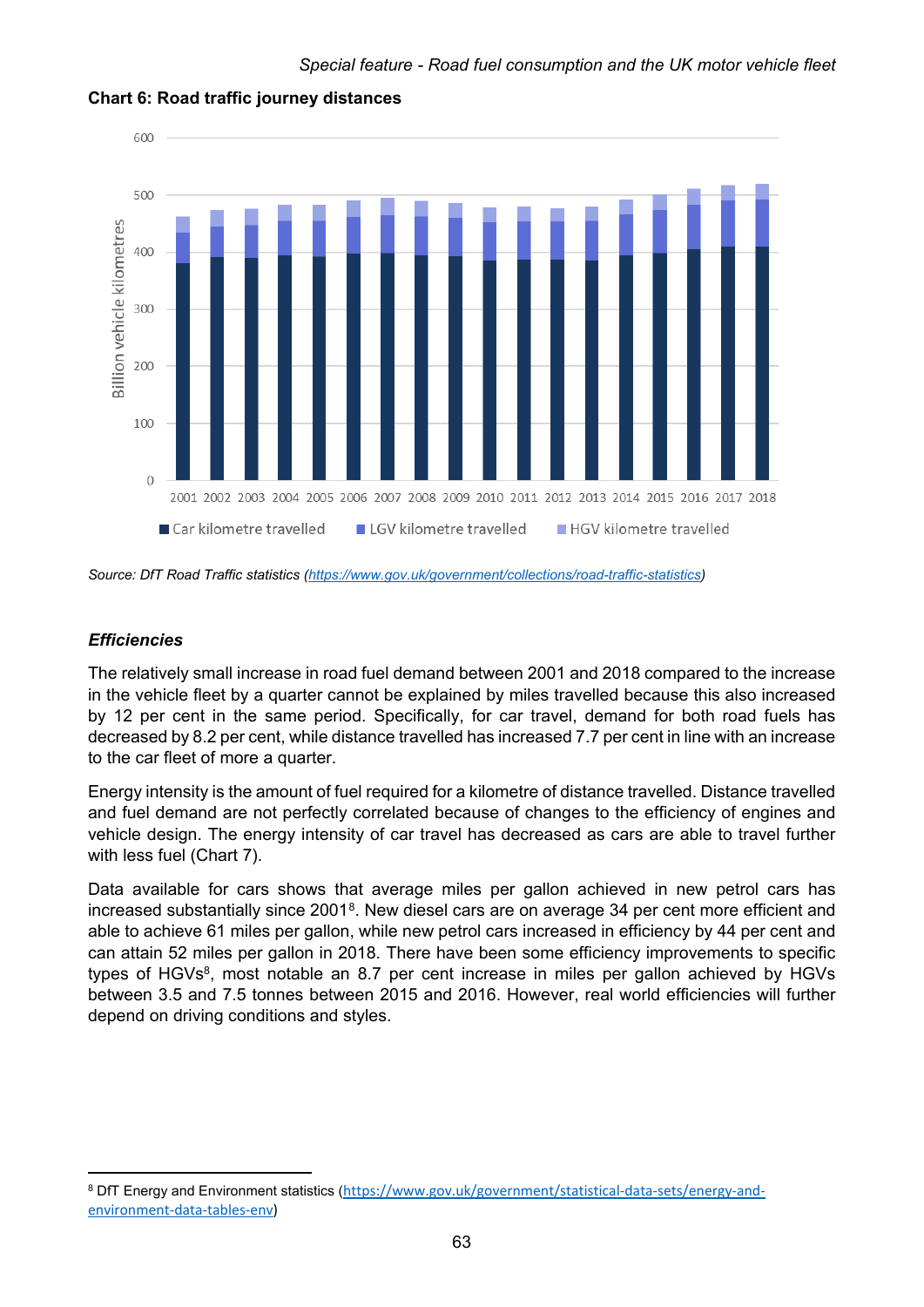

### **Chart 7: Energy intensity of cars, LGVs and HGVs**

*Source: DUKES Table 3B: [https://www.gov.uk/government/statistics/petroleum-chapter-3-digest-of-united-kingdom](https://www.gov.uk/government/statistics/petroleum-chapter-3-digest-of-united-kingdom-energy-statistics-dukes)[energy-statistics-dukes](https://www.gov.uk/government/statistics/petroleum-chapter-3-digest-of-united-kingdom-energy-statistics-dukes) DfT Road traffic statistics [\(https://www.gov.uk/government/collections/road-traffic-statistics\)](https://www.gov.uk/government/collections/road-traffic-statistics)*

# **Outlook for demand and supply of fossil road fuels in the UK**

In the immediate to medium-term future the UK will continue to be reliant on imports to meet road diesel demand. In the period from 1999 to 2018, UK refinery production has fallen by a quarter (4.0 million tonnes) following closures and rationalisation in the sector in the last 10 years. In the same period demand has increased by 10 million tonnes to reach 25.6 million tonnes in 2018, with imports more than quadrupling from 3.4 million tonnes in 1999 to 14.4 million tonnes in 2018.

The story is very different for petrol. While production has fallen by a third, demand has fallen by nearly one-half meaning that the UK produces 35 per cent more petrol than is used here; exports of petrol comprise nearly half of all UK product exports. In recent developments, increased utilisation of refining capacity in the US resulting from extraction of tight oil has meant that this traditional export market has been contracting in recent years. In 2018 surplus petrol has instead been exported to alternative destinations, including a 60 per cent increase (to reach 3.0 million tonnes) to the Netherlands, which is then likely shipped elsewhere, as well as increasing volumes to the African market.

Within the UK itself, there is an emergent reversal of the trend of declining demand for petrol. Early indications in 2019 suggest that petrol demand is increasing and demand for diesel beginning to fall in the wake of media attention surrounding the fact that diesel engines emit particulates and nitrous oxides more heavily than petrol engines. Whereas diesel cars accounted for nearly half of all new registrations in 2016, by 2018 this had fallen to less than one-third. In 2018 we also saw the first increase in new petrol registrations, up 9 per cent. In the same year the proportion of the fleet that was diesel fuelled fell to 39 per cent from the peak in 2017 of 40 per cent as registrations of petrol and alternative fuel cars increased.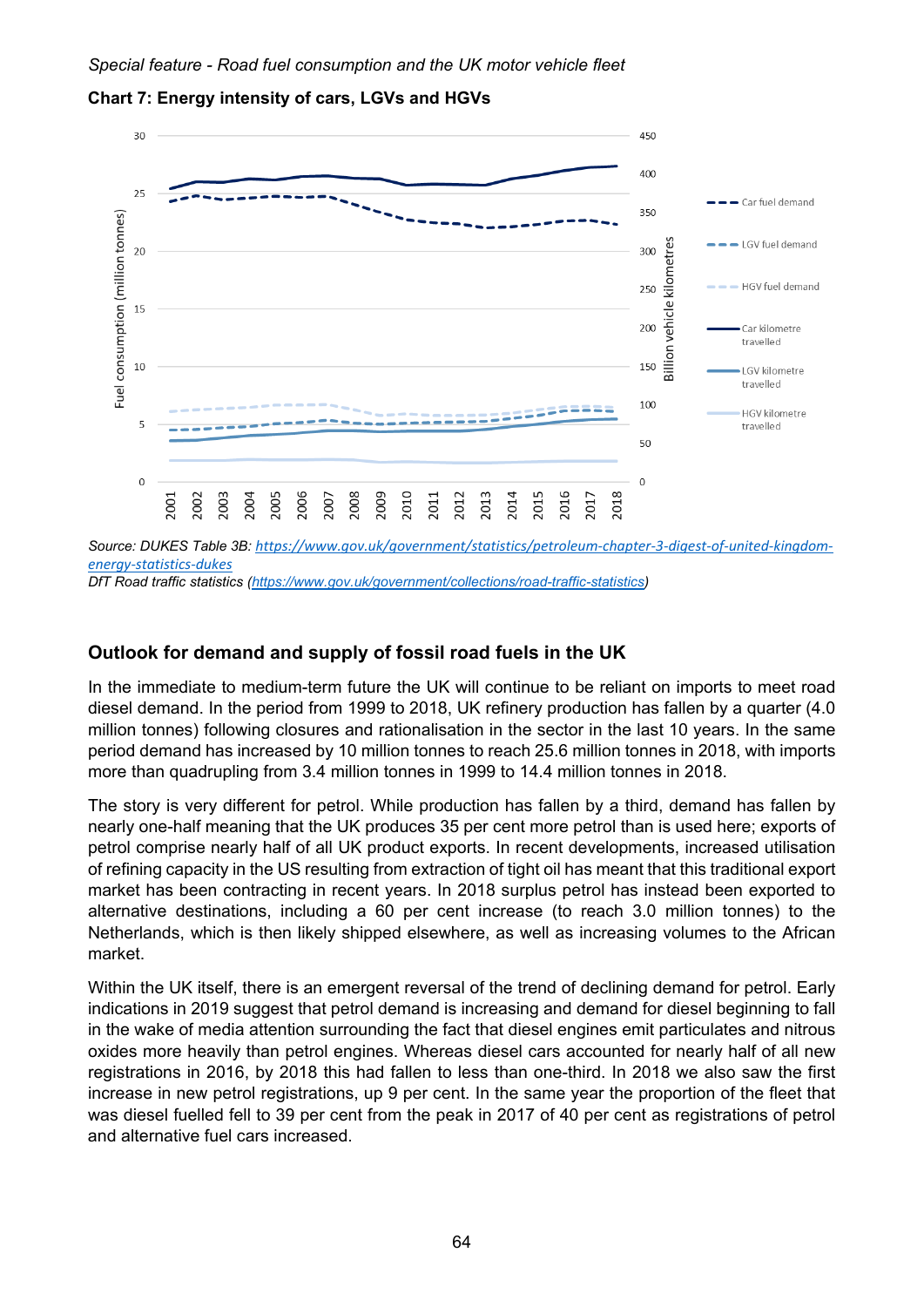In the UK, road transport is responsible for about a quarter of greenhouse gas (GHG) emissions source, with passenger cars and vans accounting for 70 per cent of road transport emissions and nearly one-fifth of total emissions<sup>9</sup>. To support the government's policy to reduce pollution and emissions of greenhouse gases the Renewable Transport Fuel Obligation mandates suppliers of road fuels to meet minimum levels of biofuels in petrol and diesel supplied to the UK market<sup>[10](#page-8-1)</sup>. Biofuels must be from renewable and sustainable sources, and the levels required by the obligation increase each year so that by 2032 around 12 per cent of total road fuel should be from sustainable sources.



### **Chart 8: Proportions of total petrol and diesel that came from a renewable and sustainable source, 2001 to 2018**

*Source: Energy Trends [\(https://www.gov.uk/government/statistics/oil-and-oil-products-section-3-energy-trends\)](https://www.gov.uk/government/statistics/oil-and-oil-products-section-3-energy-trends)*

It can be seen from Chart 8 that the proportion of biofuel blended into petrol (bioethanol) has generally been steadily increasing as a share of total petrol since 2004. The series for biodiesel is much more volatile and appears to be more susceptible to changes in prices, the taxes imposed, and implementation of the Renewable Energy Directive in 2011, which restricts the proportion of biofuels that can be crop-derived<sup>11</sup>.

### **Alternative propulsion engines**

Among increasing concerns over the impact of road travel pollution on air quality and subsequent negative impacts on health, in 2017 Government announced a ban on all new conventional petrol and diesel cars and vans by 2040 as part of a wider plan to tackle emissions<sup>[12](#page-8-3)</sup>. The Road to Zero strategy, published in July 2018, lays out ambitions to prompt growth in alternative fuel vehicles including ultra-low emission vehicles<sup>[13](#page-8-4)</sup>. These include reducing emissions from existing vehicles (e.g. by increasing the use of low carbon fuels and retrofitting new technology as well as influencing driver

<span id="page-8-0"></span> <sup>9</sup> <https://www.gov.uk/government/statistics/final-uk-greenhouse-gas-emissions-national-statistics-1990-2017>

<span id="page-8-2"></span><span id="page-8-1"></span><sup>&</sup>lt;sup>10</sup> Renewable Transport Fuel Obligation<https://www.gov.uk/guidance/renewable-transport-fuels-obligation>

<sup>11</sup> [Renewable Transport Fuel Obligation Process Guidance year 11](https://assets.publishing.service.gov.uk/government/uploads/system/uploads/attachment_data/file/694277/rtfo-guidance-part-1-process-guidance-year-11.pdf)

<span id="page-8-3"></span><sup>&</sup>lt;sup>12</sup> Plan for roadside NO2 concentrations [https://www.gov.uk/government/news/plan-for-roadside-no2-concentrations](https://www.gov.uk/government/news/plan-for-roadside-no2-concentrations-published)[published](https://www.gov.uk/government/news/plan-for-roadside-no2-concentrations-published)

<span id="page-8-4"></span><sup>13</sup> [https://www.gov.uk/government/news/government-launches-road-to-zero-strategy-to-lead-the-world-in-zero](https://www.gov.uk/government/news/government-launches-road-to-zero-strategy-to-lead-the-world-in-zero-emission-vehicle-technology)[emission-vehicle-technology](https://www.gov.uk/government/news/government-launches-road-to-zero-strategy-to-lead-the-world-in-zero-emission-vehicle-technology)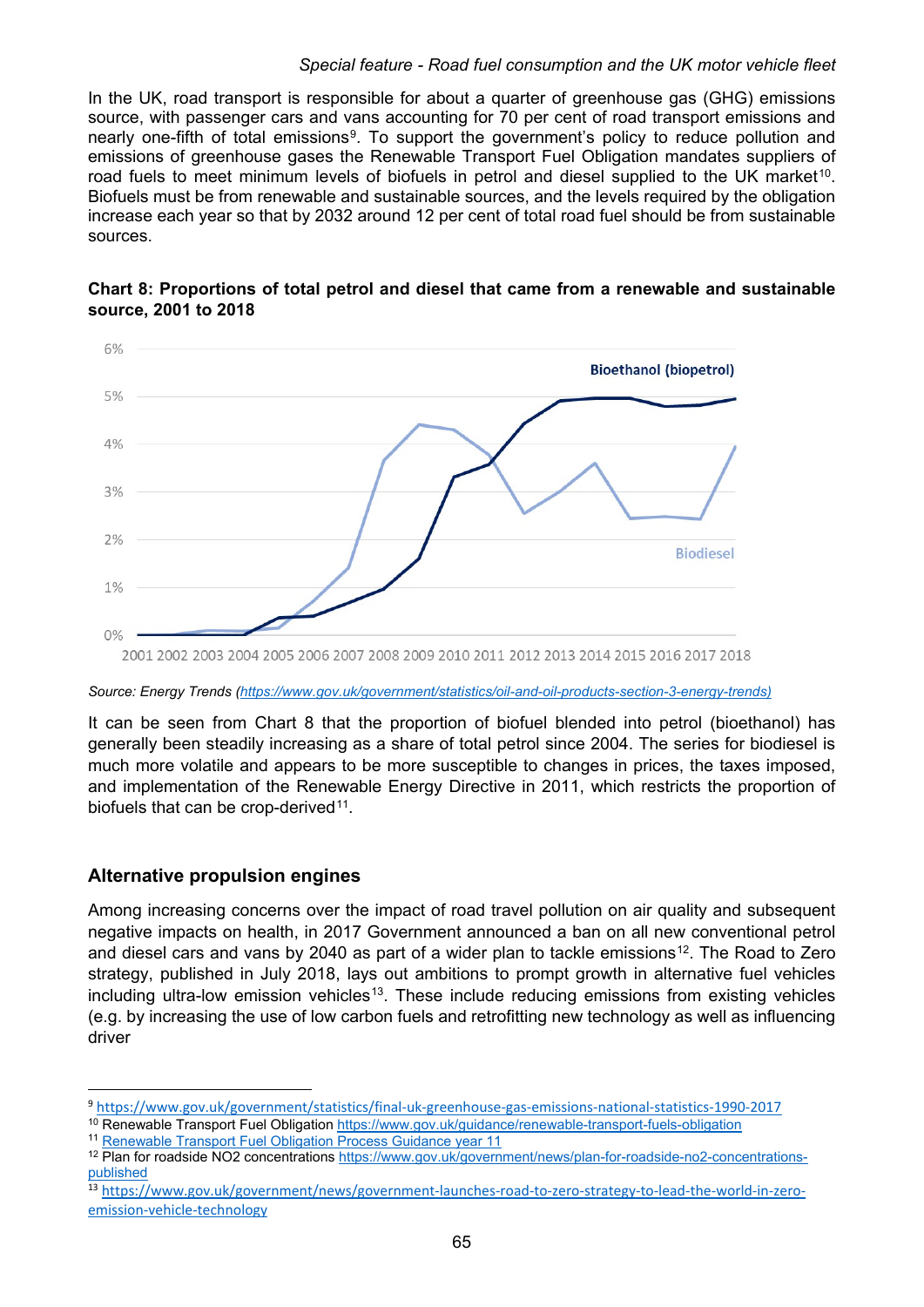behaviour); encouraging uptake of Ultra Low Emissions Vehicles (ULEVs); and developing the UK's Electric Vehicle (EV) charging infrastructure.

It is anticipated that EV sales will overtake diesel and petrol by the late 2030s, but to achieve the ambitions set out in the Road to Zero strategy the Government's response to the Business and Industrial Strategy Parliamentary Committee reported that investment will need to be promoted to overcome the obstacles to EV and ULEV adoption, including the relatively higher costs, the lack of charging infrastructure, and consumer concerns around having sufficient charge to complete a journey<sup>[14](#page-9-0)</sup>.

Nonetheless, the impact of government policies on vehicle registrations has already been seen in the overall fall in new car registrations over the last two years, and the sharp decreases in diesel registrations since 2017. New registrations of alternative fuel cars have been rapidly increasing since 2014.





While still forming a relatively small proportion of the vehicle fleet (around 0.5 per cent), in 2018 there were 620,000 licensed alternative fuel cars of which 200,000 were ULEVs. This sector has been rapidly growing and there were nearly 40 per cent more ULEVs at the end of 2018 compared to 2017 after 64,000 new registrations in 2018 – up one-fifth on the year before. The majority of these are plug-in hybrid electric or battery electric vehicles (Chart 9), and many of these purchases were supported by the Plug-In Car Grant<sup>[15](#page-9-1)</sup>.

While the UK is one of the world leaders in terms of developing technologies to reduce emissions, in particular from road transport, existing barriers to EV and ULEV adoption make it likely that petroleum fuels will continue to play a fundamental role in transport in the near to medium term

*Source: DUKES Table 5.2 [\(https://www.gov.uk/government/statistics/electricity-chapter-5-digest-of-united-kingdom](https://www.gov.uk/government/statistics/electricity-chapter-5-digest-of-united-kingdom-energy-statistics-dukes)[energy-statistics-dukes\)](https://www.gov.uk/government/statistics/electricity-chapter-5-digest-of-united-kingdom-energy-statistics-dukes)*

*DfT Vehicle licensing statistics [\(https://www.gov.uk/government/statistics/vehicle-licensing-statistics-2018\)](https://www.gov.uk/government/statistics/vehicle-licensing-statistics-2018)*

<span id="page-9-0"></span> <sup>14</sup> <https://publications.parliament.uk/pa/cm201719/cmselect/cmbeis/383/383.pdf>

<span id="page-9-1"></span><sup>15</sup> <https://www.gov.uk/plug-in-car-van-grants>